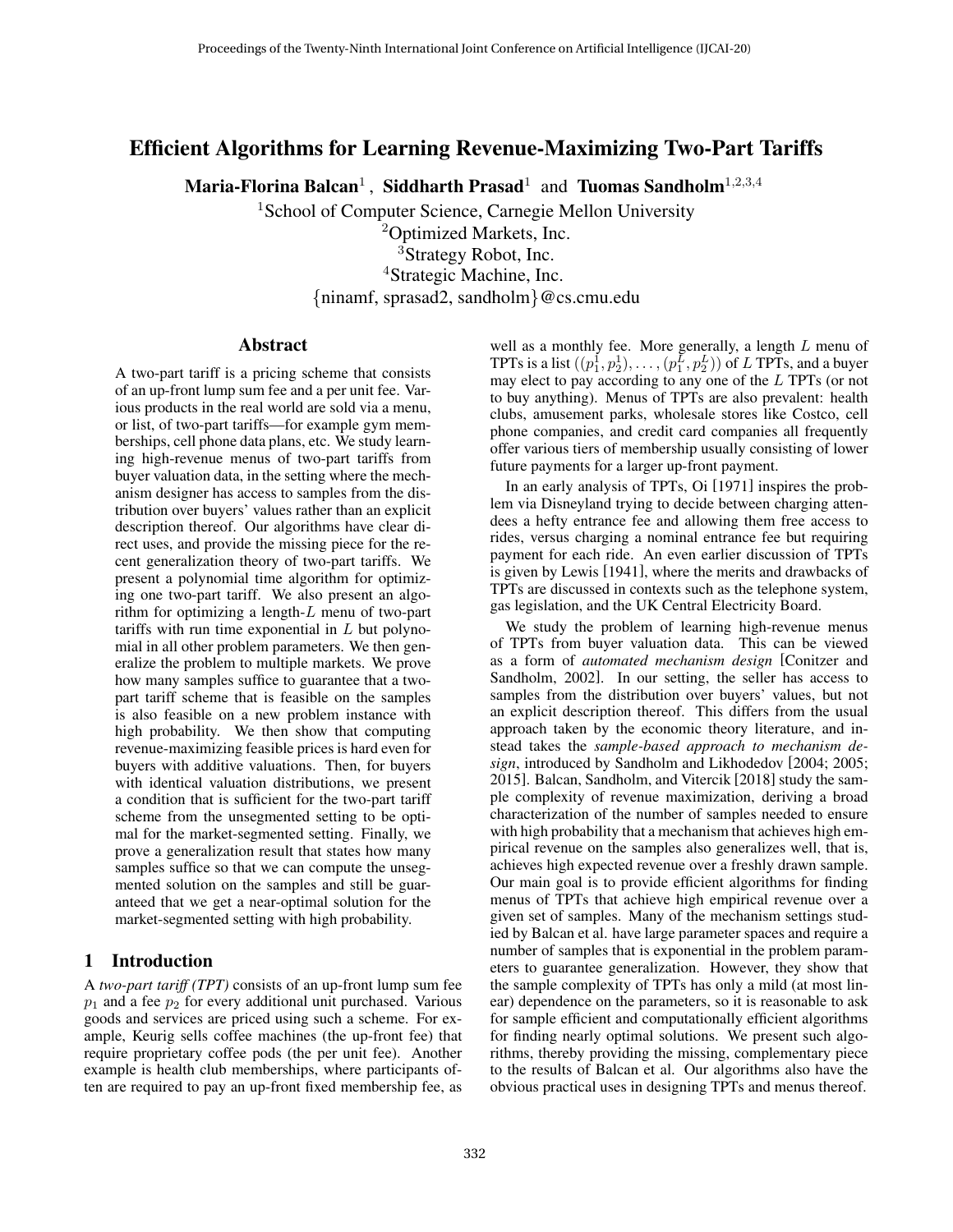### 1.1 Problem Formulation

In our model, the seller has  $K$  units of a good to sell among *n* buyers  $j \in \{1, \ldots, n\}$  via a menu of TPTs. Each buyer is described by his valuation function  $v_j : \{1, \ldots, K\} \to \mathbb{R}$ over the K units. So,  $v_j(q)$  is the value that buyer j assigns to getting  $q$  units of the item. (We implicitly assume that each buyer's value for getting nothing is zero.) We assume that buyers act in a utility maximizing manner: when presented with a menu  $((p_1^1, p_2^1), \ldots, (p_1^L, p_2^L))$  of TPTs, buyer j with valuation function  $v_j : \{1, ..., K\} \to \mathbb{R}$  will choose to buy q units priced by tariff r to maximize  $v_j(q) - (p_1^r + q \cdot p_2^r)$ , buying 0 units if there are no values of  $q$  and  $r$  that make the above expression non-negative. Given one sample of buyers  $v =$  $(v_1, \ldots, v_n)$ , when faced with menu **p**, say buyer j purchases quantity  $q_j$  of tariff  $r_j$ . Then the revenue of p with respect to v, denoted  $\text{Rev}_v(\mathbf{p})$ , is  $\sum_{j=1}^n \mathbf{1}(q_j \geq 1) \cdot (p_1^{r_j} + q_j \cdot p_2^{r_j})$  $\sum_{j=1}^n \mathbf{1}(q_j \geq 1) \cdot (p_1^{r_j} + q_j \cdot p_2^{r_j})$  $\sum_{j=1}^n \mathbf{1}(q_j \geq 1) \cdot (p_1^{r_j} + q_j \cdot p_2^{r_j})$ .

However, the model above allows for the possibility that the total quantity  $\sum_{j=1}^{n} q_j$  is larger than K. To deal with this issue, we will usually stipulate that the seller offers a menu p that is *feasible* (that is, the total quantity purchased is at most  $K$ ) for each sample he sees (and we show that doing so ensures with high probability that the menu p is also feasible on a freshly drawn potential future sample).

We also study the case where each buyer belongs to one of M markets, in which case a TPT pricing scheme is of the form  $(\mathbf{p}_1, \dots, \mathbf{p}_M)$ , where buyers in market m are offered menu  $\mathbf{p}_m$ . Revenue is defined similarly, which we denote by  $\text{Rev}_v(\mathbf{p}_1, \dots, \mathbf{p}_M)$ . For a set of samples  $S = \{v^1, \dots, v^N\},$ the empirical revenue of  $\bf{p}$  with respect to  $S$  is denoted by  $\widehat{\text{Rev}}_S(\mathbf{p}) = \frac{1}{N} \sum_{i=1}^N \text{Rev}_{v^i}(\mathbf{p})$ , and similarly for the marketsegmented case.

We now state the formal generalization guarantee of Balcan, Sandholm, and Vitercik [\[2018\]](#page-6-6) for the mechanism class of length-L menus of TPTs for selling K units to n buyers partitioned into M markets. Let  $D$  be some unknown distribution over  $n$ -tuples of buyer valuations and markets. For any  $0 < \varepsilon, \delta < 1$ , there exists an  $N_{TPT}(\varepsilon, \delta) \in \mathbb{N}$  such that for all  $N \geq N_{TPT}(\varepsilon, \delta)$ , it holds with probability at least  $1 - \delta$ over the draw of  $S = \{v^1, \dots, v^N\} \sim \mathcal{D}^N$  that for every  $M$ -tuple  $(\mathbf{p}_1, \dots, \mathbf{p}_M)$  of length  $L$  menus of TPTs,

$$
|\widehat{\mathrm{Rev}}_{S}(\mathbf{p}_1, \dots, \mathbf{p}_M) - \mathrm{E}_{v \sim \mathcal{D}}[\mathrm{Rev}_v(\mathbf{p}_1, \dots, \mathbf{p}_m)| \le \varepsilon.
$$

The sample complexity  $N_{TPT}(\varepsilon, \delta)$  is at most  $O_{\varepsilon,\delta}(ML\log(nKL))$ , where we have hidden the dependence on  $\varepsilon$  and  $\delta$  as is typical in learning theory. This follows from the piecewise structure of the class of revenue functions: there is a partition of the TPT parameter space  $\mathbb{R}^{2LM}$  by hyperplanes into not-too-numerous regions such that empirical revenue is linear over each region (this notion is formalized in the main result of Balcan et al. [\[2018\]](#page-6-6)).

The overarching goal of our paper is to efficiently find TPT pricing schemes that maximize empirical revenue over a set of samples—which by the above uniform convergence result is highly likely to be nearly optimal in terms of expected revenue as well. The number of samples needed to guarantee generalization only depends at most linearly in the problem parameters, so computationally efficient algorithms for empirical revenue maximization in this setting will be sample efficient as well.

### 1.2 Summary of the Contributions of this Paper

In Section [2](#page-2-0) we give efficient algorithms for finding the empirical revenue maximizing menu of TPTs when the menu length is a fixed constant. Our main result here is an  $O(N^3 K^3)$  algorithm when  $L = 1$  in the single buyer setting, that generalizes to an  $O(n^3 N^3 K^3)$  algorithm in the multi-buyer setting (Section [2.1\)](#page-2-1). We then give an  $(NK)^{O(L)}$  algorithm for the setting where  $L \geq 1$  (Section [2.2\)](#page-3-0). This algorithm exploits the geometric structure of the problem buyers' valuations partition the parameter space into several convex polytopes, and revenue maximization over each polytope reduces to solving a linear program.

In Section [3](#page-4-0) we generalize the problem to multiple markets. We prove how many samples suffice to guarantee that a two-part tariff scheme that is feasible on the samples is also feasible on a new problem instance with high probability. We then show that computing revenue-maximizing feasible prices is hard even for buyers with additive valuations. Then, for bidders with identical valuation distributions, we present a condition that is sufficient for the two-part tariff scheme from the unsegmented setting to be optimal and feasible for the market-segmented setting. Finally, we prove a generalization result that states how many samples suffice so that we can compute the unsegmented solution on the samples and still be guaranteed that we get a near-optimal solution for the market-segmented setting with high probability.

### 1.3 Additional Related Research

(Menus of) two-part tariffs have been studied in economics [\[Feldstein, 1972;](#page-6-7) [Ng and Weisser, 1974;](#page-6-8) [Leland](#page-6-9) [and Meyer, 1976;](#page-6-9) [Murphy, 1977;](#page-6-10) [Maskin and Riley, 1984;](#page-6-11) [Wilson, 1993;](#page-6-12) [Armstrong and Vickers, 2001;](#page-6-13) [Sundararajan,](#page-6-14) [2004;](#page-6-14) Shi *et al.*[, 2009\]](#page-6-15). The approach taken by much of the economic literature on this topic is rather different from the perspective we pursue: most work aims to find closed-form solutions for revenue maximizing two-part tariff menus, and in attempting to do so often places various (strong) restrictions on the setting. For example, Kolay and Shaffer [\[2003\]](#page-6-16) derive closed forms for the profit-maximizing length-two menu of two-part tariffs when there are exactly two types of buyers. Bagh and Bhargava [\[2013\]](#page-6-17) derive further closedform results when valuations come from a finite discrete distribution. They moreover consider three-part tariffs—which has an additional quantity allowance after which the per-unit price takes effect. Schlereth et al. [\[2010\]](#page-6-18) study some algorithmic aspects of finding revenue-maximizing TPTs. They cast the revenue-maximization problem as a mixed integer linear program and compare the performance of a few different heuristic solution algorithms. We can also write a mixed integer linear program to solve revenue maximization in our setting, but the algorithms we pose are more efficient. Other works consider two-part tariff pricing in relation to, for example, uncertainty [\[Lambrecht](#page-6-19) *et al.*, 2007; [Png](#page-6-20) [and Wang, 2010\]](#page-6-20), opportunism [\[Marx and Shaffer, 2004\]](#page-6-21),

<span id="page-1-0"></span><sup>&</sup>lt;sup>1</sup>We use boldface  $\mathbf{p} \in \mathbb{R}^{2L}$  to abbreviate a menu of L TPTs. It is understood, then, that  $p_1^r$  and  $p_2^r$  denote  $\mathbf{p}_{2r-1}$  and  $\mathbf{p}_{2r}$ , respectively.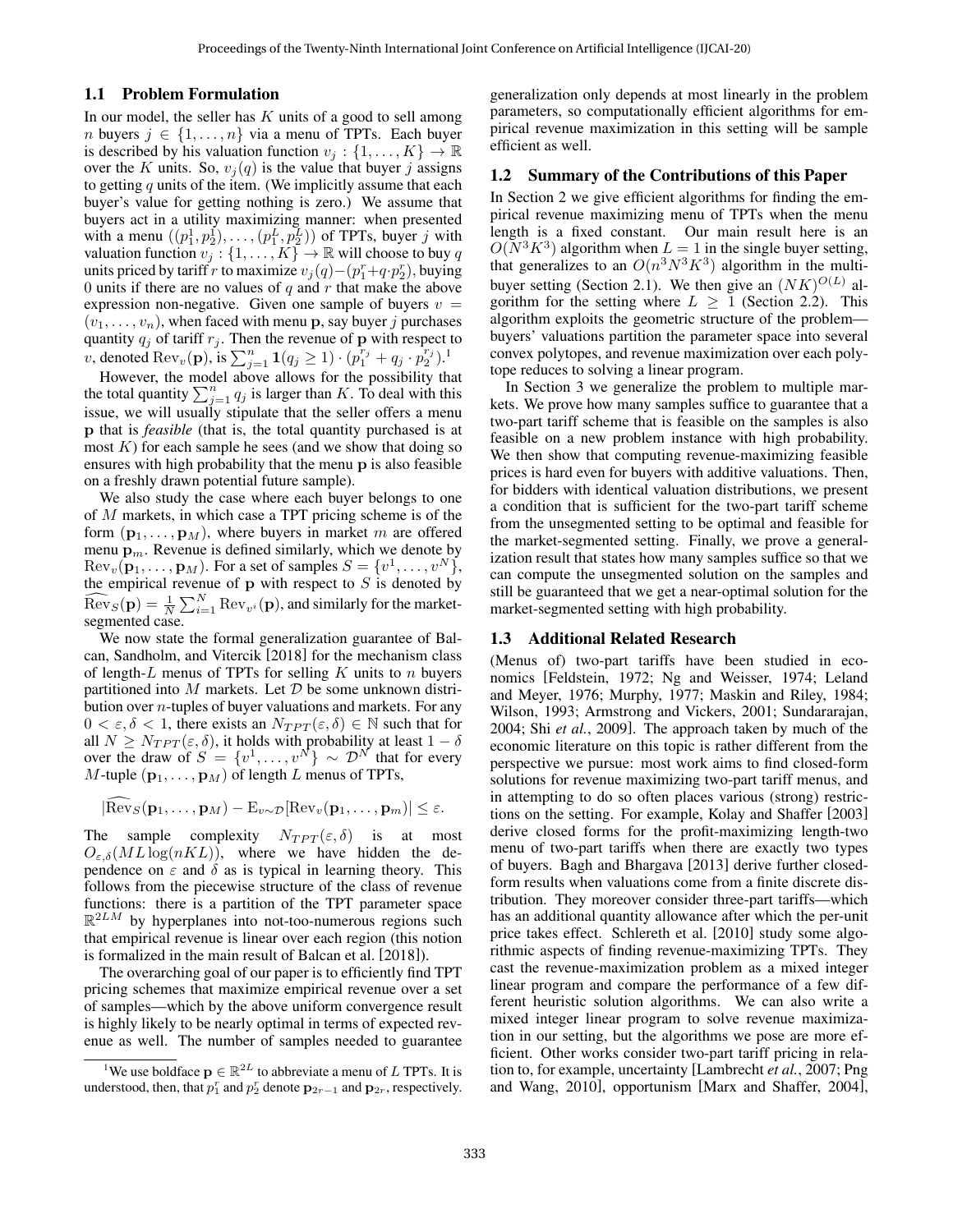and other practical buyer behavior [\[Narayanan](#page-6-22) *et al.*, 2007; [Iyengar](#page-6-23) *et al.*, 2008]. To our knowledge, all prior work in economics considers continuous models, where quantity purchased is a continuous parameter and valuations are continuous and differentiable functions of quantity. Our setting considers a discrete and finite model, which is what gives rise to the interesting algorithmic challenges we tackle. In addition, the various examples of TPT pricing in the real world previously mentioned involve discrete quantities of goods, so our model is arguably a more realistic description of TPT pricing. TPTs have received some recent attention in computer science as well. Chawla and Miller [\[2016\]](#page-6-24) study a form of TPTs (that is different from ours) in the context of finding simple mechanisms that yield (multiplicative) approximations to optimal revenue. However, they assume that the seller knows the distribution over buyers' values, and the mechanism design is tuned to that distribution. Notions of menu complexity and market segmentation have also been studied by computer scientists, though in different contexts [\[Babaioff](#page-6-25) *et al.*, 2017; [Hart and Nisan, 2019;](#page-6-26) [Cummings](#page-6-27) *et al.*, 2020].

To our knowledge, the only prior work that studied the model of TPTs that we address is that of Balcan et al. [\[2018\]](#page-6-6). However, they only studied sample complexity rather than algorithms. We take this a step further and solve the learning problem efficiently in terms of computation.

## <span id="page-2-0"></span>2 Algorithms for Optimal TPT Structures

In this section we study the computation of TPT structures that maximize empirical revenue over the given set of samples. We are given a set of samples  $S = \{v^1, \ldots, v^N\}$ , where each sample  $v^i =$  $(v_1^i(1),...,v_1^i(K)),..., (v_n^i(1),...,v_n^i(K)).$  That is, each sample gives a value for each buyer for each number of units bought. In the sample-based mechanism design literature, it is standard to assume a complete valuation draw like this in each sample. We also use the shorthand  $v_j^i =$  $(v_j^i(1), \ldots, v_j^i(K))$ . In the first subsection we discuss computation of a single TPT and in the next subsection computation of a menu of multiple TPTs. In both sections we discuss the single-buyer case for simplicity, and then in the third subsection we present the generalization to the multi-buyer case.

### <span id="page-2-1"></span>2.1 An Efficient Algorithm for a Single TPT

In this subsection we give a polynomial-time algorithm to solve the empirical revenue maximization problem in the case where we can offer only one two-part tariff, that is, the menu length  $L = 1$ . Because in this section we are presenting the single-buyer case for simplicity, we do not include the buyer subscript in the valuations. So, our input is  $S = \{v^1, \ldots, v^N\} =$  $\{(v^1(1), \ldots, v^1(K)), \ldots, (v^N(1), \ldots, v^N(K))\}.$ 

We observe the following, which is key for our algorithm.

<span id="page-2-2"></span>**Lemma 1.** Suppose  $(p_1, p_2)$  is a TPT that maximizes em*pirical revenue over* S. Then, the line with y-intercept  $p_1$ and slope  $p_2$  passes through a point  $(q, v^i(q))$  for some  $i \in \{1, \ldots, N\}$  and  $q \in \{1, \ldots, K\}.$ 

*Proof.* Consider a TPT line with y-intercept  $p_1$  and slope  $p_2$  that does not pass through any such point. Let  $d > 0$  be minimal such that the TPT line with y-intercept  $p_1 + d$ and slope  $p_2$  passes through such a point. For any buyer j,  $\arg \max_{q} v^{j}(q) - (p_{1} + p_{2}q) = \arg \max_{q} v^{j}(q) - (p_{1} + d +$  $p_2q$ ), so any buyer who was purchasing a nonzero quantity q when faced with  $(p_1, p_2)$  continues to purchase quantity q when faced with  $(p_1+d, p_2)$ . Any buyer who purchased nothing when faced with  $(p_1, p_2)$  clearly continues to purchase nothing. Hence the TPT  $(p_1 + d, p_2)$  generates strictly more revenue than  $(p_1, p_2)$ . □

Now, for each point  $(q, v^{i}(q))$ , we demonstrate that to find the revenue-maximizing tariff line it suffices to search over a set of at most NK tariff lines passing through  $(q, v^{i}(q))$ . Suppose we have a tariff line passing through  $(q_0, v^{i_0}(q_0))$ , at which buyer  $i$  buys quantity  $q_i$ . Let us compute the slope  $p_2$  of such a tariff line at which i prefers to buy quantity q over  $q_i$ . We have

$$
v^{i}(q) - (v^{i_0}(q_0) + p_2(q - q_0))
$$
  
\n
$$
\geq v^{i}(q_i) - (v^{i_0}(q_0) + p_2(q_i - q_0))
$$
  
\n
$$
\iff p_2 \geq (v^{i}(q_i) - v^{i}(q)) / (q_i - q).
$$

For i, q, q' let  $\alpha_{i_0,q_0}(i,q,q') = \frac{v^i(q) - v^i(q')}{q - q'}$  $\frac{q(-q)}{q-q'}$  denote the slope where buyer  $i$  switches preferences between quantity q and  $q'$  (this has no dependence on  $i_0$  and  $q_0$ , but for notational consistency we leave the subscript). We must also account for the case where buyer  $i$  switches preferences between quantity  $q$  and purchasing nothing, for which a similar calculation gives  $\alpha_{i_0,q_0}(i,q,0) = \frac{v^i(q) - v^{i_0}(q_0)}{q - q_0}$  $\frac{q-q_0}{q-q_0}$ .

The algorithm works by "hinging" a TPT at every point of the form  $(q, v^{i}(q))$ , and then increases the slope of the tariff line at increments determined by the  $\alpha$  values—these increments represent thresholds at which some buyer starts buying a different quantity. As the slope of the hinged tariff line increases, the quantity purchased by a given buyer changes at most  $K$  times, and hence there are at most  $NK$  slope thresholds to check—between any two thresholds the average revenue is linear in the TPT since the quantities purchased are constant, and so the maximum revenue must be attained at one of these thresholds. See Figure [1](#page-3-1) for an illustration. We write down the precise algorithm as Algorithm [1.](#page-3-2)

**Theorem [1](#page-3-2).** Algorithm 1 finds the single tariff  $(p_1, p_2)$  that *maximizes empirical revenue over a sample set of size* N *in*  $O(N^3K^3)$  time.

*Proof.* That the algorithm finds the maximum revenue TPT follows from the fact that if  $p_2 < p_2$  are two consecutive slopes checked by the algorithm, the average revenue is linear as the slope varies between  $p_2$  and  $p'_2$  (revenue is linear since, by construction, the quantities purchased by each buyer are constant for slopes varying between  $p_2$  and  $p'_2$ ) and hence it suffices to compute revenue at the endpoints. Lemma [1](#page-2-2) shows that the empirical revenue maximizer passes through a point  $(q, v<sup>i</sup>(q))$ , and since Algorithm [1](#page-3-2) checks all slope thresholds for TPTs passing through each such point, we are guaranteed to find the TPT yielding the maximum empirical revenue.

We now count the number of steps taken by Algorithm [1.](#page-3-2) Line 2 involves  $NK$  iterations, Line 4 involves  $N$  iterations,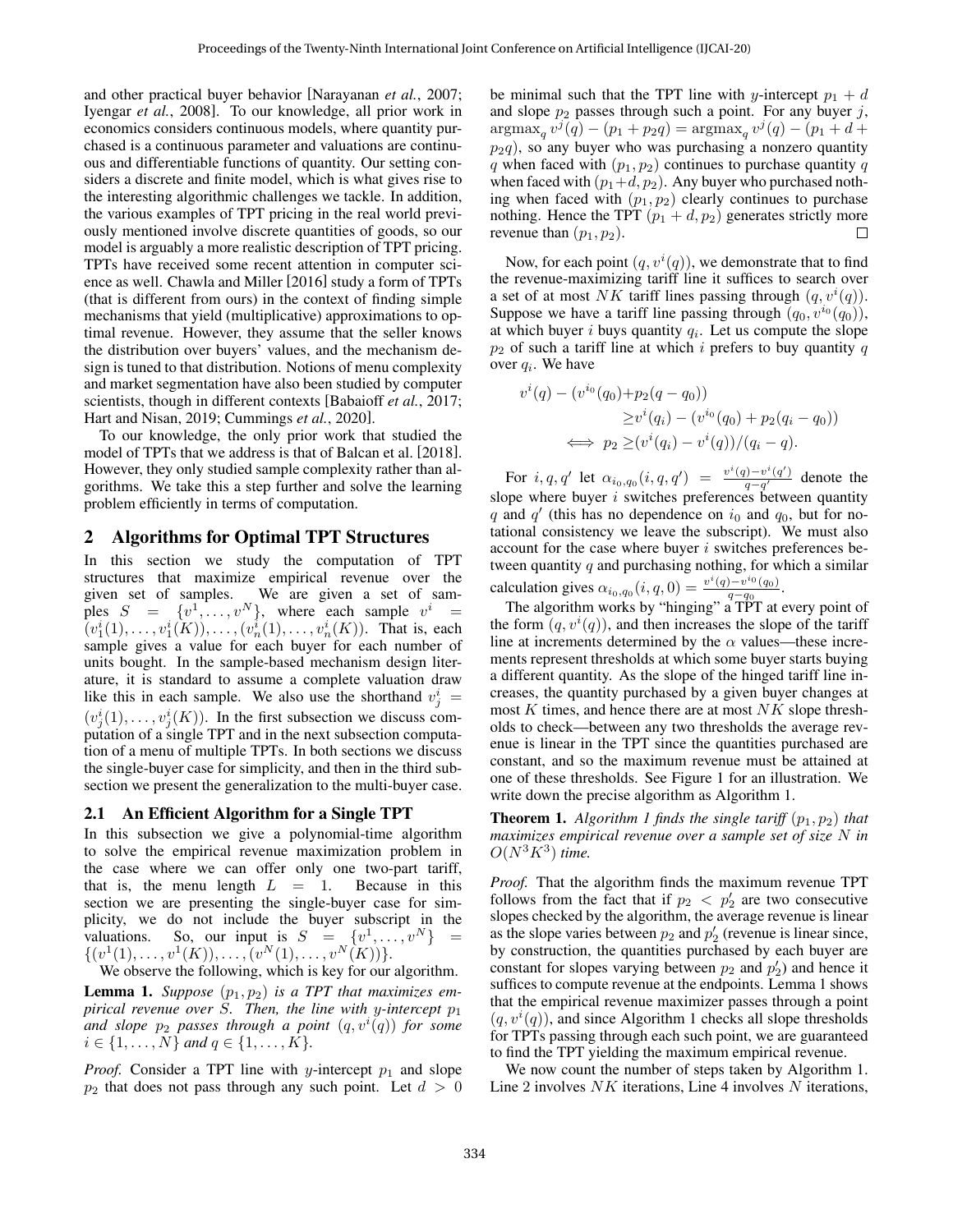<span id="page-3-1"></span>

Figure 1: Three iterations of the single tariff algorithm from a given hinge point. The points displayed represent the valuations of three buyers (differentiated by the rendering style of the points) over four units. If, for example,  $p'_2, p''_2 \in (p_2^{(1)}, p_2^{(2)})$ , then the quantities purchased by each buyer remain the same for the tariffs with slopes  $p'_2$ and  $p_2$ <sup>"</sup> hinged at the given point.

Line 9 involves at most  $NK$  iterations (since each buyer starts by purchasing  $K$  units, and can change quantities at most  $K$ times as the slope  $p_2$  increases), computing the minimization in Lines 10 and 11 requires at most  $NK$  steps, and computing revenue in Line 14 requires  $N$  steps. So the total run time is  $O(NK(N + NK(N\tilde{K} + N))) = O(N^3K^3).$  $\Box$ 

We ran Gurobi (the fastest general-purpose mixed integer program solver) to find the revenue-maximizing single TPT for a single buyer (after formulating this problem as an integer program), and Algorithm [1](#page-3-2) beat it dramatically. For example, averaged over 10 runs on randomly generated instances with  $K = 5$  units and  $N = 600$  samples, our algorithm returned the revenue-maximizing TPT in under 23 minutes while Gurobi took over 3.5 hours.

#### <span id="page-3-0"></span>2.2 An Algorithm for Multiple TPTs

In this subsection we give an algorithm for optimizing a menu of two-part tariffs. In most applications, for practical reasons, the length of the menu cannot be very long, so  $L$  is a small constant (typically 2 or 3). We present an algorithm that is exponential in  $L$  but still polynomial in  $N$  and  $K$ . It can be viewed as a generalization of the single tariff algorithm. The geometric structure of the problem is the same as in Balcan et al. [\[2018\]](#page-6-6), but we exploit it to get algorithms while they use it to prove sample complexity bounds.

<span id="page-3-3"></span>Theorem 2. *There is an algorithm that finds the empirical revenue maximizing length* L *menu of tariffs over a sample* set of size  $N$  in  $(NK)^{O(L)}$  time.

*Proof.* For input valuations  $v^1, \ldots, v^N$ , let  $H_i(q, q', r, r')$  denote the hyperplane

$$
v^{i}(q) - (p_{1}^{r} + q \cdot p_{2}^{r}) = v^{i}(q') - (p_{1}^{r'} + q' \cdot p_{2}^{r'}),
$$

where if  $q$  (or  $q'$ ) is 0, the LHS (or RHS) is replaced by 0. Consider the collection of hyperplanes  $H$  consisting of these (at most  $N(KL)^2$ ) hyperplanes for each  $q, q' \in \{0, ..., K\},$  $r, r' \in \{1, \ldots, L\}, i \in \{1, \ldots, N\}.$  It is a basic combinatorial fact that H partitions  $\mathbb{R}^{2L}$  into at most  $|\mathcal{H}|^{2L} \leq$ 

### <span id="page-3-2"></span>Algorithm 1 Single TPT for a Single Buyer

**Input:** Set of samples  $S = \{v^1, \dots, v^N\}$ **Output:** TPT  $(p_1, p_2)$  maximizing empirical revenue over S

- 1: Initialize MaxRev  $\leftarrow$  0.
- <span id="page-3-5"></span>2: for  $(i, q) \in \{1, ..., N\} \times \{1, ..., K\}$  do
- 3:  $p_2 \leftarrow 0$ <br>4: **for**  $i \in$
- for  $j \in \{1, \ldots, N\}$  do
- 5: if  $v^j(K) \geq v^i(q)$  then
- 6:  $q_j \leftarrow K$  (This makes the typical assumption that each buyer's valuation is nondecreasing in quantity. If that is not the case, one can in this line simply loop over quantities for each buyer separately in order to find the utility-maximizing quantity for that buyer.)
- 7: else

<span id="page-3-6"></span>8:  $q_j \leftarrow 0$ 

<span id="page-3-4"></span>9: repeat

10: 
$$
p_2 \leftarrow \min_{j,q'} \alpha_{i,q}(j,q_j,q')
$$

11: j ∗  $, q^* \leftarrow \operatorname{argmin} \alpha_{i,q}(j, q_j, q')$ 

- $j,q'$ 12:  $q_{j^*} \leftarrow q^*$
- 13:  $p_1 \leftarrow v^i(q) q \cdot p_2$
- 14: MaxRev ← max{MaxRev, Rev $_S(p_1, p_2)$ }<br>15: **until** no update is found
- until no update is found
- 16: **return** revenue maximizing  $(p_1, p_2)$

 $N^{2L}K^{4L}$  regions (each region is a connected component of  $\mathbb{R}^{2L} \setminus \cup_{i,q,q',r,r'} \hat{H}_i(q,q',r,r')$  and is an intersection of at most  $|\mathcal{H}|$  halfspaces). The average revenue over the set of samples is linear within each such region, since the quantity purchased by each buyer remains constant within each region, so the maximum revenue within a region  $C$  can be found by solving the following linear program: if buyer  $i$  purchases quantity  $q_i(C) \in \{0, \ldots, K\}$  of tariff  $r_i(C) \in \{1, \ldots, L\}$ within  $C$ , the maximum revenue in  $C$  is

$$
\max_{\mathbf{p}\in C} \frac{1}{N} \sum_{i=1}^{N} \mathbf{1}(q_i(C) \ge 1) \cdot (p_1^{r_i(C)} + q_i(C) \cdot p_2^{r_i(C)}).
$$

Each linear program involves 2L real variables, and  $|\mathcal{H}| \leq$  $NK<sup>2</sup>$  constraints. So, it can be solved in  $poly(N, K, L)$  time.

Moreover, there is a simple algorithm with run time  $poly(N^{2L}K^{4L})$  which outputs a representation of each region determined by H as a  $0/1$  vector of length  $|\mathcal{H}|$ , where the kth entry determines on which side of the kth hyperplane of  $H$  the region lies on. The high-level idea is to sequentially add each hyperplane to the list of regions maintained so far (starting with the entire Euclidean space  $\mathbb{R}^{2L}$ ), iterating over the current regions and checking whether the added hyperplane intersects each region—updating the list of regions if so. See [\[Xu, 2020\]](#page-6-28) for a more detailed description of enumerating the regions formed by a collection of hyperplanes (in a totally different context). Our algorithm solves the aforementioned linear program for every such region and picks the solution that yields highest empirical revenue. П

In the single TPT  $(L = 1)$  $(L = 1)$  $(L = 1)$  case, Algorithm 1 is more efficient than the algorithm presented in Theorem [2.](#page-3-3) This is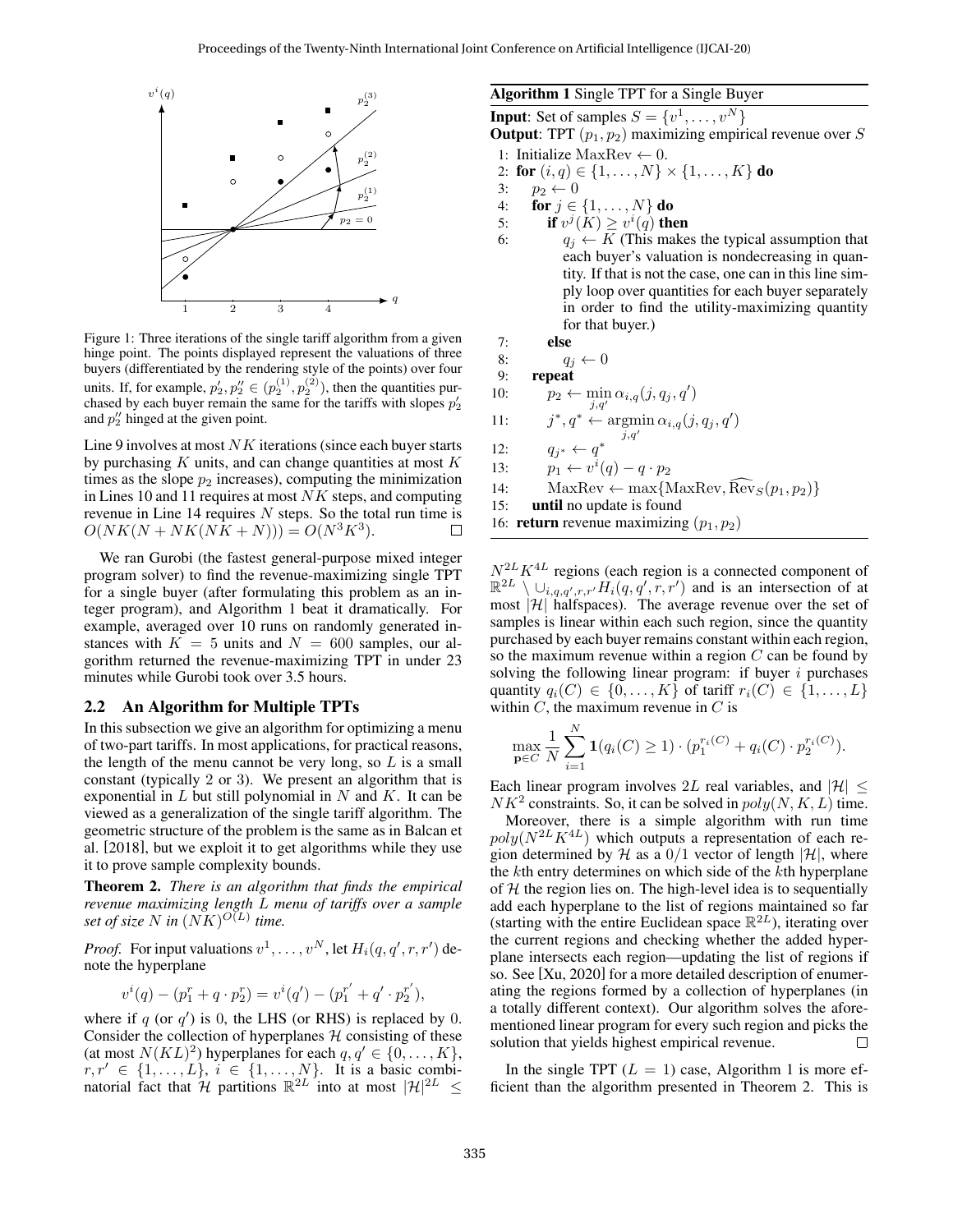because the former is a direct combinatorial algorithm that does not require solving LPs.

### 2.3 Generalization to Multiple Buyers

While our algorithms in the two subsections above were presented in the single buyer setting, they directly extend to the multi-buyer setting as follows.

Algorithm [1](#page-3-2) generalizes by feeding in not just  $N$  valuations but all  $nN$  valuations. The only change to the algorithm itself is that in Step [12](#page-3-4) we check that the allocation is feasible, that is, not more than the total quantity  $K$  is bought among the buyers in any sample  $i \in \{1, \ldots, N\}$ ; if more is bought, then the assignment on that line is skipped because that pricing solution is infeasible. (Another nuance is that the initialization in Lines [2–](#page-3-5)[8](#page-3-6) might not be feasible, but that is fine.)

Similarly, in our multi-TPT algorithm, whenever we are about to solve an LP corresponding to some region determined by the set of hyperplanes, we first check that the region is feasible in the sense that the total quantity bought by buyers in any one sample is at most  $K$ .

Remark. Suppose buyers have additive valuations, that is,  $v^{i}(q_{1}+q_{2}) = v^{i}(q_{1}) + v^{i}(q_{2})$  for any quantities  $q_{1} + q_{2} \leq K$ . Then, the revenue maximization problems considered in this section become trivial. In particular, the run time dependence on  $K$  and  $L$  vanishes. This can be seen due to the fact that  $\text{price}(q) := \min_r p_1^r + q \cdot p_2^r$  is a piece-wise linear increasing concave function. An additive buyer's valuation function is simply a line with positive slope passing through the origin, as  $v^{i}(q) = v^{i}(1 + \cdots + 1) = q \cdot v^{i}(1)$ . Hence, the difference  $v^{i}(q)$  – price $(q)$  is always maximized when  $q = K$ , that is, buyers are always only interested in the entire K-unit bundle. Thus, revenue is determined by a single price, that of the entire bundle, and the seller simply can try every possible price in  $\{v^1(K), \ldots, v^N(K)\}\)$ , due to Lemma [1.](#page-2-2)

## <span id="page-4-0"></span>3 Market Segmentation

We now consider a setting in which each buyer belongs to one of M markets  $X_1, \ldots, X_M$ —determined by attributes such as geographic location, income level, etc. The seller sets M length L-menus of TPTs  $(\mathbf{p}_1, \dots, \mathbf{p}_M)$ , where buyers in market m are allowed to purchase according to  $\mathbf{p}_m$ .

The seller wants to offer a TPT menu for each market so that the overall solution across markets is feasible, that is, that the sum of the demands of the markets does not exceed K. We show that any solution that is feasible for each sample in a large enough sample set is with high probability a feasible solution for any future sample.

**Proposition 1.** Let  $N \geq N_{TPT}(\varepsilon, \delta)$ . With probability at *least*  $1-\delta$  *over the draw of*  $S \sim \mathcal{D}^N$ , *if*  $\mathbf{p}_1, \ldots, \mathbf{p}_M$  *is feasible for* S*,*

$$
\Pr_{v \sim \mathcal{D}}[(\mathbf{p}_1, \dots, \mathbf{p}_M) \text{ is feasible for } v] \ge 1 - \varepsilon.
$$

*Proof.* Consider the class of  $0/1$  valued indicator functions  ${f_v(\mathbf{p}_1, \dots, \mathbf{p}_M)}$  indicating whether  $(\mathbf{p}_1, \dots, \mathbf{p}_M)$  is feasible for  $v$ . For a single sample  $i$ , consider the set of hyperplanes of the form

$$
v_j^i(q) - (p_{1,m(i,j)}^r + q \cdot p_{2,m(i,j)}^r) = v_j^i(q') - (p_{1,m(i,j)}^{r'} + q' \cdot p_{2,m(i,j)}^{r'})
$$

for each  $j, q, q', r, r'$ , where  $m(i, j)$  is the market to which buyer  $j$  in sample  $i$  belongs. These hyperplanes partition the tariff space  $\mathbb{R}^{2LM}$  into at most  $(n(KL)^2)^{2LM}$  regions such that the indicator is constant within each region. Thus, by Theorems 2.2 and C.1 of Balcan et al. [\[2018\]](#page-6-6), for a sample set S of size at least  $N_{TPT}(\varepsilon, \delta)$ , it holds with probability at least  $1 - \delta$  that for all  $\mathbf{p}_1, \ldots, \mathbf{p}_M$ ,

$$
|\widehat{f}_S(\mathbf{p}_1,\ldots,\mathbf{p}_M)-\mathrm{E}_{v\sim\mathcal{D}}[f_v(\mathbf{p}_1,\ldots,\mathbf{p}_M)|\leq\varepsilon.
$$

So, if  $(\mathbf{p}_1^S, \dots, \mathbf{p}_M^S)$  is any feasible solution for S, that is,  $\widehat{f}_S(\mathbf{p}_1^S,\dots,\mathbf{p}_M^S)=1$ , we have

$$
\mathrm{E}[f_v(\mathbf{p}_1^S,\ldots,\mathbf{p}_M^S)]=\mathrm{Pr}[f_v(\mathbf{p}_1^S,\ldots,\mathbf{p}_M^S)=1]\geq 1-\varepsilon,
$$

with probability at least  $1 - \delta$  over the draw of S and v.  $\Box$ 

It turns out that market segmentation introduces substantial computational hurdles to revenue maximization. Even when bidders are additive (which removes the parameters L and K from the problem as remarked in the previous section), the problem of setting a feasible price for each market in an empirical revenue maximizing way is NP hard. Since additive buyers either purchase the entire bundle of  $K$  units or nothing, each menu is reduced to a single price, so the seller's problem is to set prices  $p_1, \ldots, p_M$  for each market. Any solution must be feasible for the set of samples, which means at most one buyer can purchase the full  $K$  units in each sample.

**Theorem 3.** *Consider a set of samples*  $S = \{v^1, \ldots, v^N\}$ *where each buyer belongs to one of* M *markets. Even if all buyers have additive valuations, there is no algorithm that* finds feasible prices  $p_1, \ldots, p_M$  that maximize empirical rev*enue over S* in time polynomial in M and N, unless  $P = NP$ .

*Proof.* We reduce from Maximum Weight Independent Set. Given an instance  $G = (V, E)$  of Maximum Weight Independent Set (without loss of generality assume G has no isolated vertices), label the vertices  $V = \{v_1, \ldots, v_n\}$ , and let  $w_i = \text{weight}(v_i)$ . Let  $p_i = \frac{w_i|E|}{\text{deg}(v_i)}$  $\frac{w_i|E|}{\deg(v_i)}$ . We will have *n* markets  $X_1, \ldots, X_n$ , corresponding to the vertices of G.

For each  $(v_i, v_j) \in E$ , we introduce a sample consisting of a buyer in market  $\mathcal{X}_i$  with value  $p_i$  and a buyer in market  $\mathcal{X}_i$ with value  $p_i$  (ensuring that no feasible pricing solution can simultaneously offer  $p_i$  to market  $\mathcal{X}_i$  and  $p_j$  to market  $\mathcal{X}_j$ ). So we have a total of  $|E|$  samples. Clearly, any feasible revenue maximizing solution involves offering market  $\mathcal{X}_i$  either price  $p_i$ , or something higher than  $p_i$  (so that no buyer in market  $\mathcal{X}_i$ across any of the samples makes a purchase).

Our construction yields a one-to-one correspondence between independent sets in  $G$  and feasible *n*-tuples of prices: an independent set  $I \subseteq V$  with weight  $W = \sum_{v_i \in I} w_i$  corresponds to a pricing solution where if  $v_i \in I$ , market  $\mathcal{X}_i$ is offered  $p_i$ , and if  $v_i \notin I$ , market  $\mathcal{X}_i$  is offered something higher than  $p_i$ . For a vertex  $v_i$  in the independent set, there are precisely  $deg(v_i)$  samples containing a buyer in market  $\mathcal{X}_i$  who makes a purchase at price  $p_i$ , so the average revenue obtained by the pricing solution corresponding to  $I$  is  $\frac{1}{|E|} \sum_{v_i \in I} \deg(v_i) \cdot p_i = W$ , by the choice of  $p_i$ . This completes the (clearly polynomial time) reduction.  $\Box$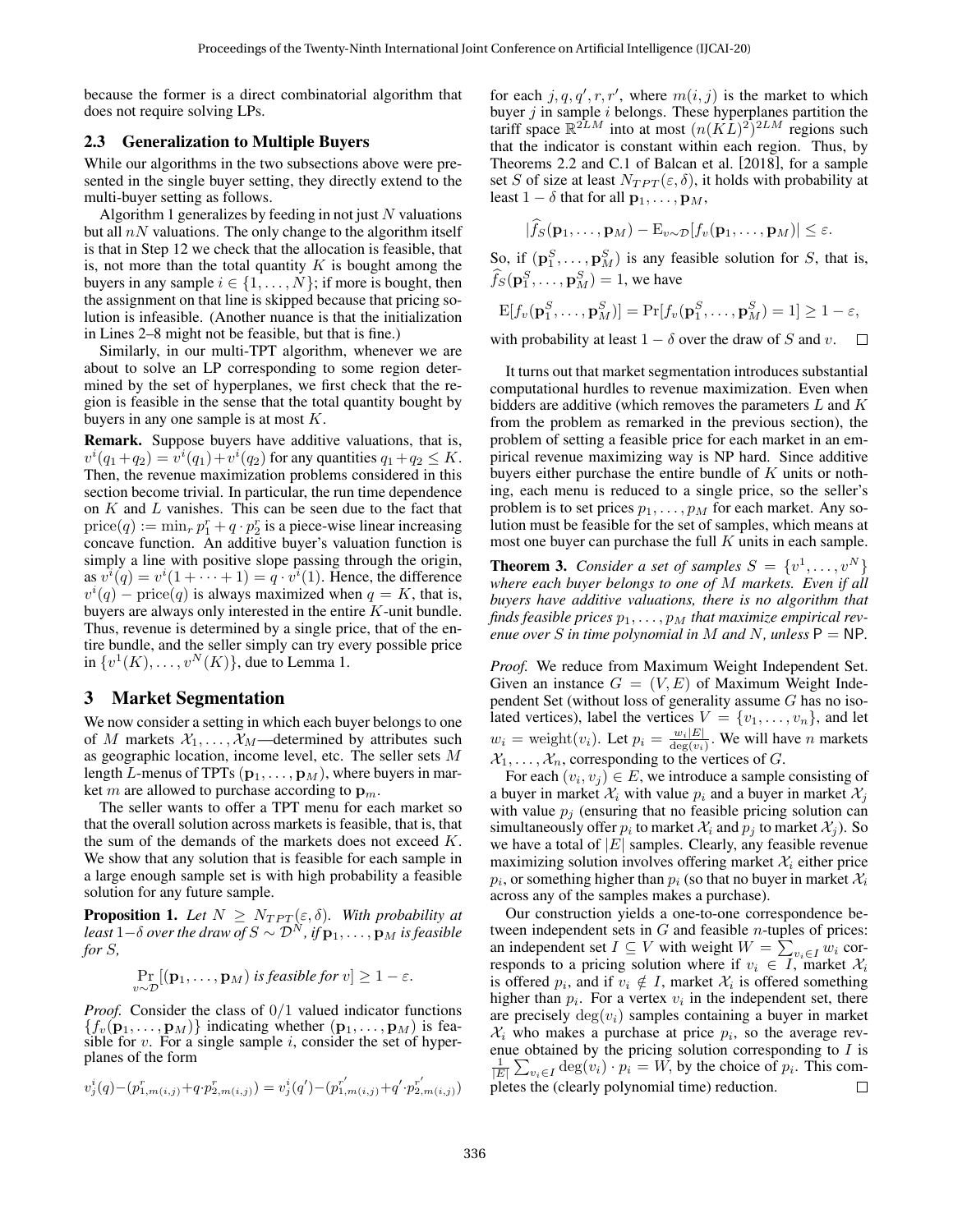Remark. This hardness is inherent to the limited supply setting. If the seller has unlimited supply, and  $K$  is instead the maximum quantity any buyer is willing to purchase, we can find the empirical revenue maximizing market-segmented solution in  $M(nNK)^{O(L)}$  time simply by running the procedure described in the previous section restricted to each market in turn. This finds the empirical optimum over each market, and without capacity constraints, this is a feasible solution and thus the optimal market-segmented solution as well.

## 3.1 Buyers with Identically Distributed Valuations

To circumvent the hardness of feasible empirical revenue maximization over worst case instances, we now study a setting where each buyer's valuation vector is drawn from the same distribution. Each market is of a certain prescribed size, and buyers are indistinguishable across markets. An example of a natural real-world market segmentation that potentially satisfies this is segmentation based on geographic location. For example, there may be no reason to believe that the average buyer in San Francisco values a gym-membership plan any differently than the average buyer in Pittsburgh. We show that under certain conditions, it is optimal to treat every buyer equally—regardless of whether they come from a large market or a small market. This immediately yields a simple algorithm in which we solve the non-segmented version of the problem, and reuse the solution for the segmented version.

Suppose there are a total of  $n$  buyers across markets, and an  $\alpha_m$  fraction of these buyers belong to market  $\mathcal{X}_m$ . For simplicity, we assume that the seller receives zero revenue on instances on which the chosen solution is infeasible. Suppose the optimal solution  $(\mathbf{p}_1^*, \dots, \mathbf{p}_M^*)$  =  $\argmax_{(\mathbf{p}_1,...,\mathbf{p}_M)} \mathbf{E}_v[\text{Rev}_v(\mathbf{p}_1,...,\mathbf{p}_M)]$  satisfies the property that in expectation, buyers from market  $\mathcal{X}_m$  contribute an  $\alpha_m$  fraction of the total revenue. That is,  $\text{E}_{v}[\text{Rev}_{v|\mathcal{X}_m}(\mathbf{p}_m^*)] = \alpha_m \cdot \text{E}_{v}[\text{Rev}_{v}(\mathbf{p}_1^*, \dots, \mathbf{p}_M^*)]$  for each  $m$ . In this case, we can reuse the non-segmented solution. For a randomly drawn  $v$ , let  $\mathcal F$  denote the event that  $f_v(\mathbf{p}_1^*, \dots, \mathbf{p}_M^*) = 1$ . We have that

$$
\begin{aligned} \mathbf{E}_{v}[\text{Rev}_{v|\mathcal{X}_{m}}(\mathbf{p}_{m}^{*})] &= \mathbf{E}_{v} \left[ \text{Rev}_{v|\mathcal{X}_{m}}(\mathbf{p}_{m}^{*}) \mid \mathcal{F} \right] \cdot \Pr_{v}[\mathcal{F}] \\ &= \mathbf{E}_{v}[\sum_{v_{m} \in \mathcal{X}_{m}} \text{Rev}_{v_{m}}(\mathbf{p}_{m}^{*}) \mid \mathcal{F}] \cdot \Pr_{v}[\mathcal{F}] \\ &= \alpha_{m} n \, \mathbf{E}_{v}[\text{Rev}_{v_{m}}(\mathbf{p}_{m}^{*}) \mid \mathcal{F}] \cdot \Pr_{v}[\mathcal{F}], \end{aligned}
$$

so  ${\rm E}_v[{\rm Rev}_{v_m}(\mathbf{p}_m^*)\mid \mathcal{F}]=\frac{1}{n}\,{\rm E}_v[{\rm Rev}_{v}(\mathbf{p}_1^*,\ldots,\mathbf{p}_M^*)\mid \mathcal{F}]$  for each m. Thus, we can set  $\mathbf{p}_1^{\mu} = \cdots = \mathbf{p}_m^*$ , and hence we only need to search for an optimal solution in the non-segmented case that we then offer to every market. The empirical revenue maximizing menu of TPTs p in the non-segmented case can be computed in  $(nNK)^{O(L)}$  time, as in the previous section. Finally, we provide the generalization guarantee for using the unsegmented solution in the market-segmented case.

**Theorem 4.** *Let*  $N \geq N_{TPT}(\varepsilon, \delta)$ *. In the above setting, with probability at least*  $1 - \delta$  *over the draw of*  $S \sim \mathcal{D}^N$ *,* 

$$
|\widehat{\text{Rev}}_{S}(\mathbf{p},...,\mathbf{p}) - \max_{(\mathbf{p}_1,...,\mathbf{p}_M)} \text{E}_{v}[\text{Rev}_{v}(\mathbf{p}_1,...,\mathbf{p}_M)]| \leq 2\varepsilon,
$$

*where* p *is the empirical revenue maximizing solution when all the markets are combined.*

*Proof.* Let  $p^*$  denote the expected revenue maximizer in the non-segmented case, so by the previous discussion,  $(\mathbf{p}^*, \dots, \mathbf{p}^*)$  is also the expected revenue maximizer in the segmented case. Theorem C.1 of Balcan et al [\[2018\]](#page-6-6) yields  $|\widetilde{\text{Rev}}_S(\mathbf{p}) - \text{E}_v[\text{Rev}_v(\mathbf{p})]|, |\widetilde{\text{Rev}}_S(\mathbf{p}^*) - \text{E}_v[\text{Rev}_v(\mathbf{p}^*)]|\leq \varepsilon$ with probability at least  $1 - \delta$  over the draw of S. As  $\widehat{\mathrm{Rev}}_S(\mathbf{p}) \geq \widehat{\mathrm{Rev}}_S(\mathbf{p}^*)$  and  $\mathrm{E}_v[\mathrm{Rev}_v(\mathbf{p}^*)] \geq \mathrm{E}_v[\mathrm{Rev}_v(\mathbf{p})]$ applying the triangle inequality yields the result.  $\Box$ 

# 4 Conclusions and Future Research

TPTs are a frequently-used pricing scheme in many applications. In this paper we studied efficient algorithms for finding revenue-maximizing TPT pricing schemes in the setting where the buyers' valuation distributions are given via samples. These algorithms have clear direct uses. They also provide the missing piece in the recent generalization theory for TPTs [\[Balcan](#page-6-6) *et al.*, 2018], which also uses samples of valuations as the input, and whose generalization approach is based on revenue-maximizing TPT schemes, but which did not provide any algorithms for computing such schemes.

We presented a polynomial algorithm for the case of optimizing one TPT. We also presented an algorithm for optimizing length-L menus of TPTs with complexity exponential only in L and polynomial in the other problem parameters.

We then generalized the problem of designing TPT schemes to multiple markets. We first proved how many samples suffice to guarantee that a TPT scheme that is feasible on the samples is also feasible on a new problem instance with high probability. We then showed that computing revenuemaximizing feasible prices is hard even for buyers with additive valuations. Then, for bidders with identical valuation distributions, we presented a sufficient condition for the TPT scheme from the unsegmented setting to be optimal and feasible for the market-segmented setting. Finally, we proved a generalization result that states how many samples suffice so that we can compute the unsegmented solution on the samples and still be guaranteed that we get a near-optimal solution for the market-segmented setting with high probability.

Several interesting open questions arise from our work. Can the  $(NK)^{O(L)}$  algorithm in Theorem [2](#page-3-3) be improved? In particular, can the exponential dependence on L be improved, or is the problem NP-hard? Moreover, the algorithm given in that theorem is fairly general purpose, and is not restricted to menus of TPTs. Can our method be used to develop efficient algorithms for other mechanism design settings? In the realm of market segmentation, are there interesting structural connections between the distributions over buyers' valuations in each market and potential polynomial time algorithms?

## Acknowledgements

This material is based on work supported by the NSF under grants IIS-1718457, IIS-1617590, IIS-1901403, CCF-1733556, CCF-1535967, CCF-1910321, and SES-1919453, the ARO under award W911NF-17-1-0082, the Defense Advanced Research Projects Agency under cooperative agreement HR0011202000, an AWS Machine Learning Research Award, an Amazon Research Award, a Bloomberg Research Grant, and a Microsoft Research Faculty Fellowship.